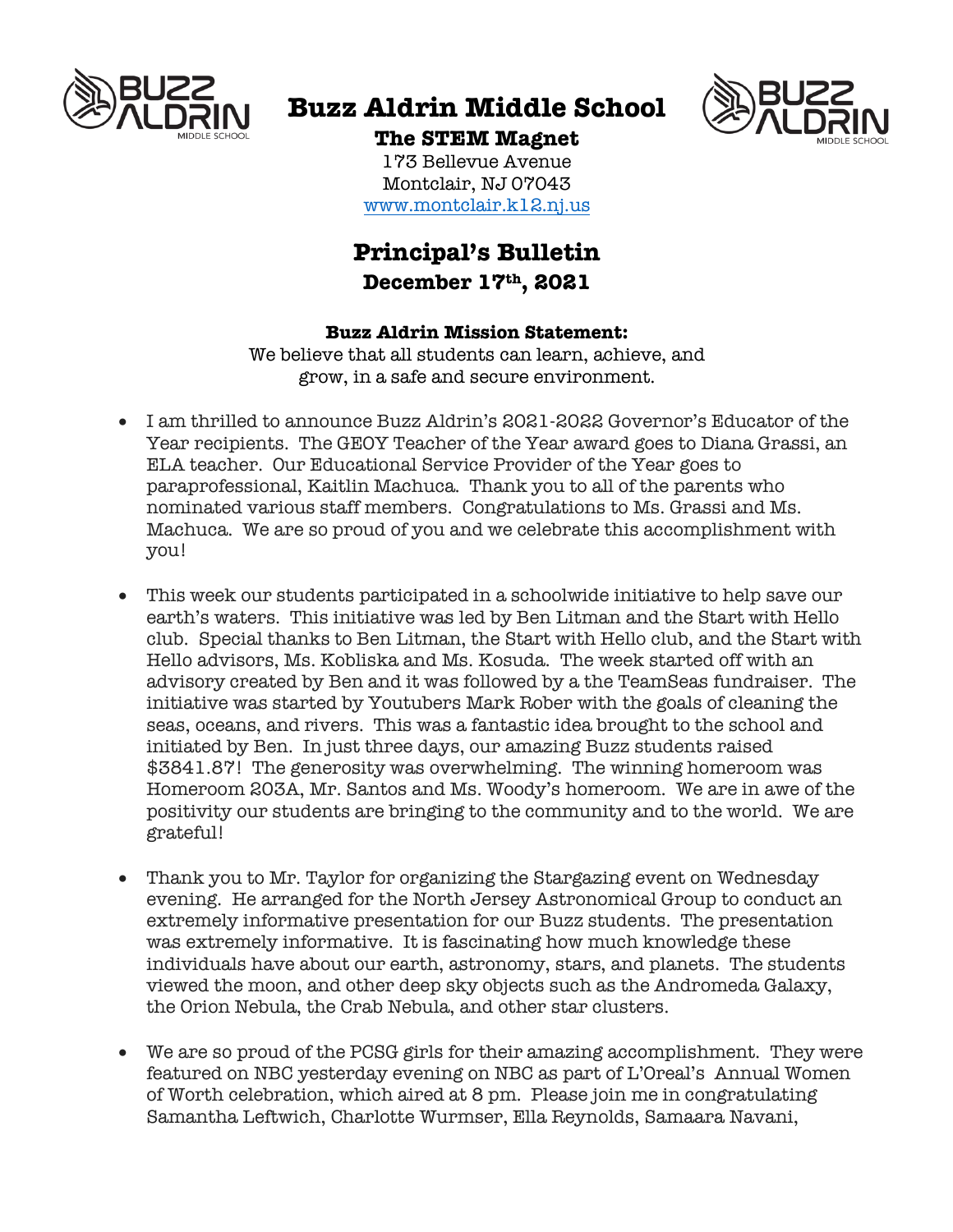Shayna Safirstein, and Aaria Shah. We are so proud of you all! Thank you to Mr. Taylor for organizing this amazing opportunity for our Buzz students.

- I am pleased to announce that some of our BAMS students participated in L'Oreal's Annual Women of Worth celebration, which will air on December 16th at 8 pm on NBC. Please join me in congratulating Samantha Leftwich, Charlotte Wurmser, Ella Reynolds, Samaara Navani, Shayna Safirstein, and Aaria Shah. We are so proud of you all! Thank you to Mr. Taylor for organizing this amazing opportunity for our Buzz students. Please see the attached flyer for more information.
- Next week, we will have our second Buzz Aldrin School Spirit Week. Each day will have a set theme. Please see the list of themed days below.
	- o Monday, December 20th Pajama Day
		- Dress up in your favorite comfy pajamas
	- $\circ$  Tuesday, December 21st Twin or Triplet Day
		- Coordinate with any other student or students to dress alike
	- $\circ$  Wednesday, December 22<sup>nd</sup> Winter Hat Day
		- Wear your favorite winter hat
	- $\circ$  Thursday, December 23rd Ugly Sweater Day
		- Wear the ugliest holiday sweater you can find!
- On Thursday, December 23<sup>rd</sup>, Buzz Aldrin will hold a "Zero Day", which means students will participate in various activities with their homerooms. The activities will be tied to SEL, fun and engaging, and allow our students to have the opportunity to relax and enjoy some fun before the winter break.
- Remote Instruction Requests: Remote instruction will be provided for students who travel during the holiday break and need to quarantine upon return or if the absences are COVID-related. We are not responsible for providing remote instruction while students travel prior to the Winter Break. If you are planning on traveling during the winter break, you should have submitted the Google form to notify the office. We will not take phone calls, emails as requests. We need to store the information in one central location. Please note that remote instruction is reserved for COVID-related reasons such as quarantining or testing positive for COVID-19. Parents and students are not to reach out to teachers directly to request remote instruction. All remote instruction requests must go through administration. Additionally, please understand that we must have time to secure additional devices and notify teachers to provide remote instruction. I would like to thank our fabulous teaching staff for doing such a great job handling all of the remote learning requests. It is not an easy task to provide remote and in-person instruction at the drop of a hat, so I would like to thank them for a job well done. Your hard work is appreciated!
- If the pandemic has caused a loss of income that makes it difficult for you to pay your rent and/or utility bills, consider applying for relief through the **Emergency Rental Assistance Program (ERAP).** An eligible household may receive assistance for up to 18 months of home energy costs incurred on or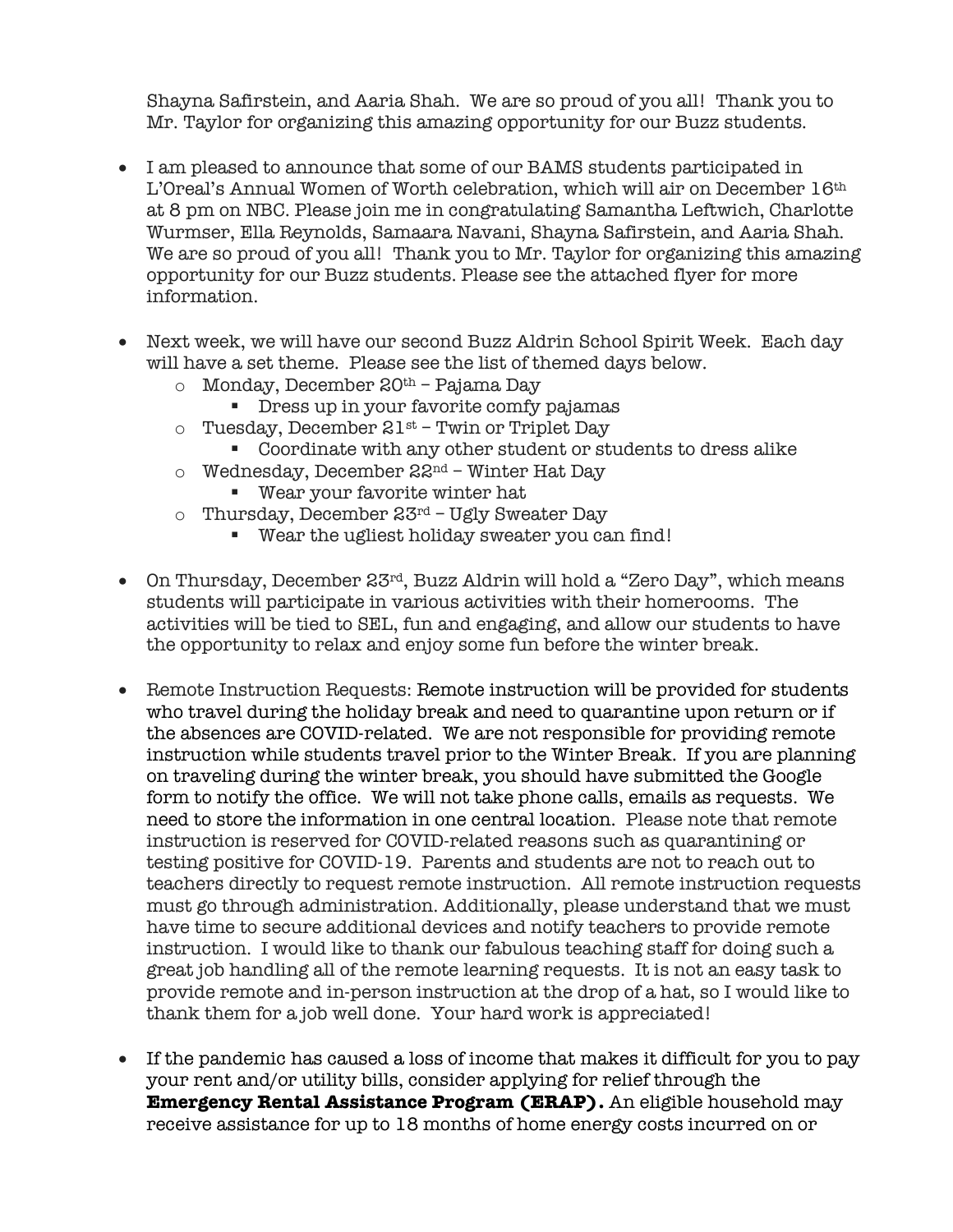after March 13, 2020. Applicants are required to prove loss of income or employment, or are facing a financial hardship due directly or indirectly to the COVID-19 pandemic. Applicants must also demonstrate a risk of experiencing homelessness or housing instability such as past due notices, rent notice or eviction notice, etc.

- o **Please be sure you have all of the below information in order to submit your application:**
	- Personal ID for the applicant and all household members
	- § Lease agreement or rental agreement signed by your landlord
	- § Income information for all household members older than 18 (Paystubs, Unemployment benefits, Bank statements showing direct deposits, SSI or SSDI statements)
	- § Information about unpaid rent and utilities (Statements, Bills, etc.)
- o In order to receive assistance, you must submit an application. **CLICK HERE To APPLY!**
- We are no longer issuing loaner Chromebook devices to students. Students will be responsible for bringing their own charged devices to school. Additionally, we are not accepting parent drop offs for any items other than Chromebooks.

## • **General Reminders & Updates for Parents/Families:**

- $\circ$  Please remind your children he/she/they must be careful with their Chromebooks. The district-issued devices need to be taken care of, and we have many students who are placing requests for damaged devices.
- o As the cooler weather approaches, please ensure your children are dressed appropriately for outdoor conditions. This means he/she/they should have a coat, sweatshirt, hat, or any other clothing that allows for them to be comfortable during the day and for outdoor lunch/recess.
- o When students have indoor recess, they will be in the auditorium. Since there are simultaneous classes running in the auditorium, it is important that students bring their own books to read or something he/she/they can work on independently. It is their free time to unwind and relax, but we must also be mindful of our dance classes.
- o Cell phone use is not permitted during the school day. Parents should not text or call their children during school hours.
- o Masks are required at all times while in the building. If students fail to wear their masks in school, he/she/they will be sent home. If possible, please send your child to school with an extra mask in case the original mask is misplaced or damaged. If students cannot follow the mask policy, they will be sent home.
- $\circ$  Please make sure your child has a water bottle with him/her/them each school day.
- o Students are required to bring their fully charged Chromebooks to school each day. We are also encouraging students to bring their Chromebook chargers to school.
- o Please complete a free/reduced meal application if you would like to do so. The online form is available at https://www.nlappscloud.com/ and hard copies are available in the main office. You may also visit the Department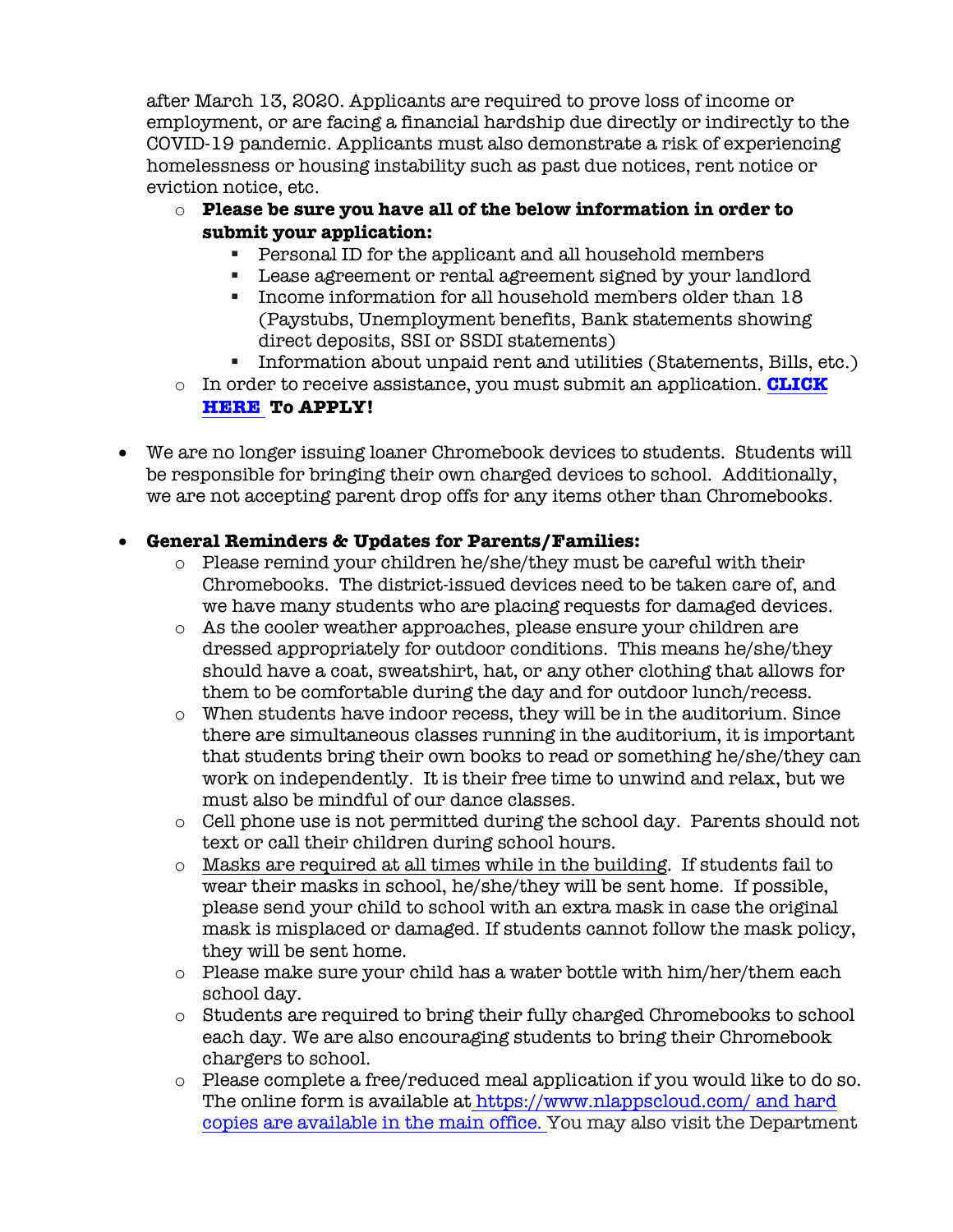of Agriculture's website to access an application in a language other than English or Spanish (https://www.fns.usda.gov/cn/translatedapplications).

- o Again, please **DO NOT** drop off or pick up your child in the front of the building or in a location where they must cross the street. Grownups need to remain in their cars and be sure not to block the staff parking lot while waiting for their children. Students should not cross the street at any location other than the designated crosswalks. Parents should not stand in the staff parking lot to pick up their children. **This is a safety issue.** Despite the number of times this is written in school communications, this is still a problem. Please abide by the school's rules.
- o **Parents are not permitted to drop off belongings, lunches, materials throughout the day.** We will not accept materials dropped off while school is in session. Therefore, it is essential that you make sure your child has all the necessary materials he/she/they would need prior to entering the building.
- o The health forms must be completed by 7:00 am on Tuesdays and Thursdays. This must be done in order for students to attend classes. If health forms are not completed in time, students will need to wait in the auditorium until they can complete one themselves. This results in a loss of valuable instructional time.
- o There are no visitors permitted in the building at any time.
- o Please encourage your child to leave their desk shields (dividers) in their lockers when not in use. We do not have enough extras to provide loaners for all those who forget.
- o Parents are not permitted to ask teachers for remote instruction without prior approval granted from building administration. Remote instruction can only be granted for COVID-related reasons.

## • **After School Clubs & Activities Protocols**:

- o Students are not permitted to leave the building and return for afterschool activities. They must remain in the building until the program/club has ended.
- o Students are responsible for their own transportation home from all clubs and activities. Please pick your children up in a timely manner.
- o Club advisors and staff members do not participate in arranging carpools or parent pick-ups after the club ends.
- o Students must report directly to the designated club meeting room or location immediately after the dismissal bell rings.
- o Students are to report to their lockers at dismissal then to the club meeting with their belongings. They will be dismissed straight from the designated club room.
- o Students are not permitted to go to their lockers or roam throughout the building after a club or activity is dismissed. This is a safety issue. If this occurs, a student may be removed from the club or activity.
- Yearbooks: Yearbooks are now on sale! To order your copy of the yearbook please visit https://www.jostens.com/yearbooks/students-and-parents/about-